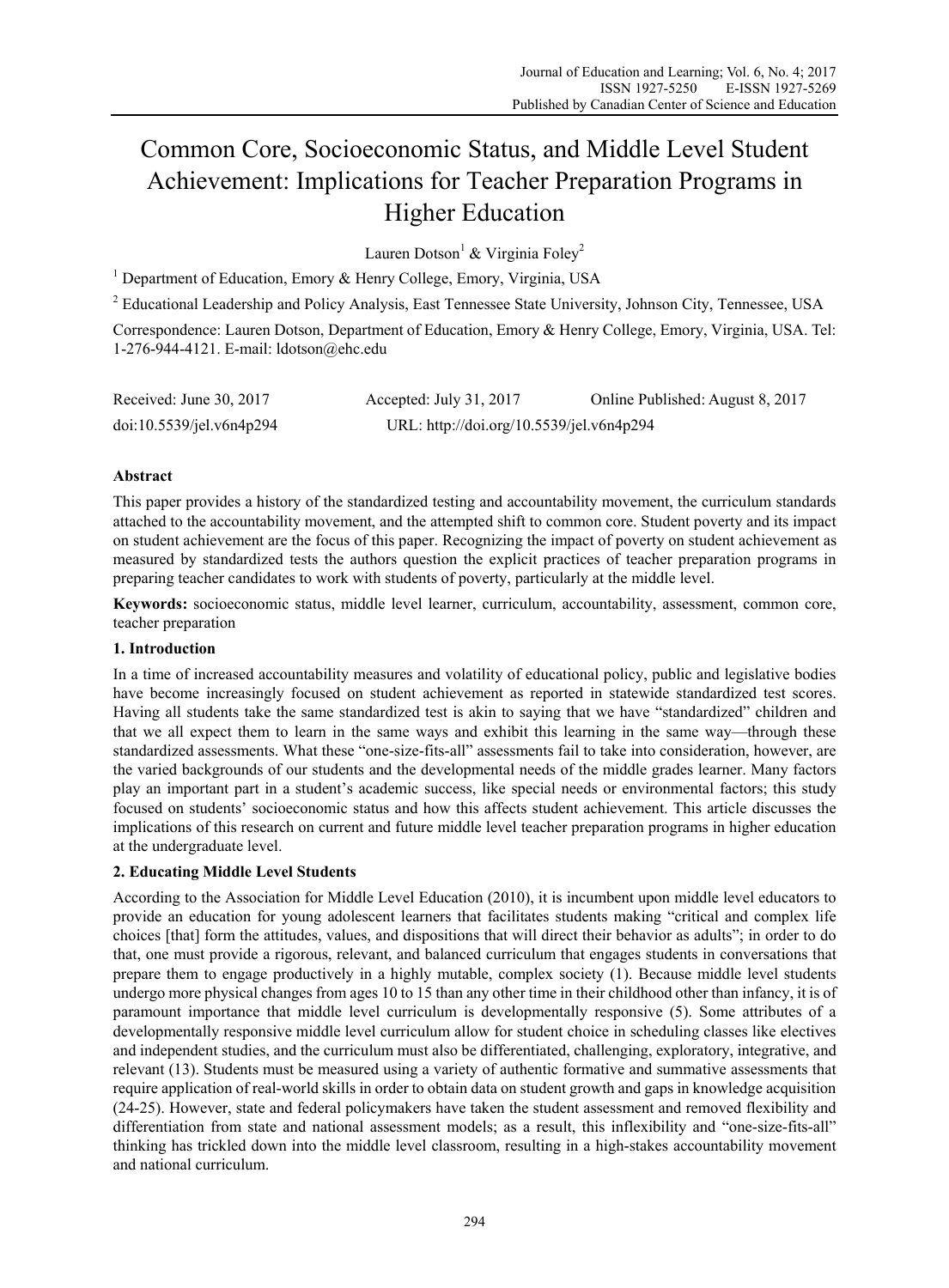#### **3. Standardized Testing**

Popularity in standardized testing has risen dramatically after the publication *of A Nation at Risk: The Imperative for Educational Reform* by the Reagan administration in 1983; this report portrayed the American educational system as a failing entity and proposed that its only way to redemption was through stricter accountability measures (i.e., increased standardized testing) ("Is the Use of Standardized Tests Improving Education in America?," n.d.). The use of standardized testing has become controversial as these tests have become "high-stakes" for students and school faculty and administrators. Why do legislators and the general public care about standardized test scores? Numbers are the easiest data to analyze, and "educational attainment is well recognized as a powerful predictor of experiences in later life", policymakers and the public assume that standardized testing data provide accurate reflections of student achievement (Brooks-Gunn & Duncan, 1997, p. 61). However, as the push for increased accountability through standardized assessment gained momentum it left many students falling through the cracks; standardized tests do not take the varying experiences of our students into consideration when it comes to test results, and as a result, achievement gaps became the norm for many subgroups but most noticeably for our economically disadvantaged children. Additionally, the recent downturn in our nation's economy has resulted in a greater income gap between our schools' wealthy and disadvantaged children: "…the Great Recession wreaked havoc among working-class families' employment. This has led to greater residential segregation and homogenously poor neighborhoods, leading to a higher concentration of poor students in certain schools" (Neuman, 2013, p. 18). The time frame that our nation experienced the Great Recession coincided with No Child Left Behind's deadline of having all children test as proficient in math and reading (according to standardized tests) by 2014; our nation did not meet this benchmark.

There are perspectives in favor of standardized assessments, in general, standardized tests are inclusive and non-discriminatory because everyone has to take them, regardless of race, gender, or ability. These tests can provide an indication of students' ability on a variety of topics while identifying areas of strengths and weaknesses, and they can also be a useful tool for assessing the schools themselves (Brown & Hattie, 2012, p. 290). Moreover, advocates of standardized assessments argue that these tests make certain that schools and faculty members are held accountable to taxpayers for their instruction and that many parents and teachers approve of these tests (Is the Use of Standardized Tests Improving Education in America?, n.d.).

Concerns regarding standardized testing include placing too much emphasis upon scores, student testing anxiety, "teaching to the test" skewed test results, cheating concerns, and socioeconomic and cultural bias (Brown & Hattie, 2012; Olson, 1999). Part of the concern regarding standardized testing comes from concern that there is too much emphasis placed upon them, leading to concerns about student testing anxiety, "teaching to the test" skewed test results, and possible cheating concerns (Olson, 1999; Brown & Hattie, 2012, p. 289). Because these tests are considered "high-stakes", poor student performance can lead to negative consequences for students and teachers alike; to protect both the test-takers and test administrators, "…just as students need an environment of psychological safety to make effective use of assessment, so too do teachers and school leaders need protection from negative consequences" (Brown & Hattie, 2012, p. 289). Some argue that the more important these tests become "in terms of being the basis for promoting or retaining students, for funding or closing down schools—the more that anxiety is likely to rise and *the less valid the scores become*" and that it ultimately "drives good teachers and principals out of the profession" (Kohn, 2000, p. 3; Renzulli, 2013, p. 1). Because the stakes of these tests are so high, test anxiety is now a common ailment amongst students across the nation; the Stanford-9 standardized exam, for example, even comes with instructions as to what actions the test administrator must to take if a student vomits on a test booklet (Ohanian, 2002). Stories like this add to the public sentiment that these tests are inflicting serious harm to children, both academically and emotionally, and these assessments do not result in improved cognition (Horn, 2003; Popham, 2001). Furthermore, despite the avalanche of funds allotted to standardized testing, there exists a great deal of evidence that standardized tests do not improve student learning or achievement; in fact, according to NAEP (the National Assessment of Educational Progress), American children are actually performing worse *after* the implementation of No Child Left Behind accountability measures ("Is the Use of Standardized Tests Improving Education in America?," n.d.).

Perhaps most important is not what is being assessed but rather what is *not* being assessed, as what we measure is both invalid and misleading because student achievement depends on multiple factors that cannot be readily assessed, like ability, behavior, and socioeconomic status (Brooks-Gunn & Duncan, 1997; Wiggins, 2012). Because these examinations are designed to assess what is easily measured, they are inherently incapable of assessing what cannot be measured. These tests cannot ascertain "initiative, creativity, imagination, conceptual thinking, curiosity, effort, irony, judgment, commitment, nuance, good will, ethical reflection, or a host of other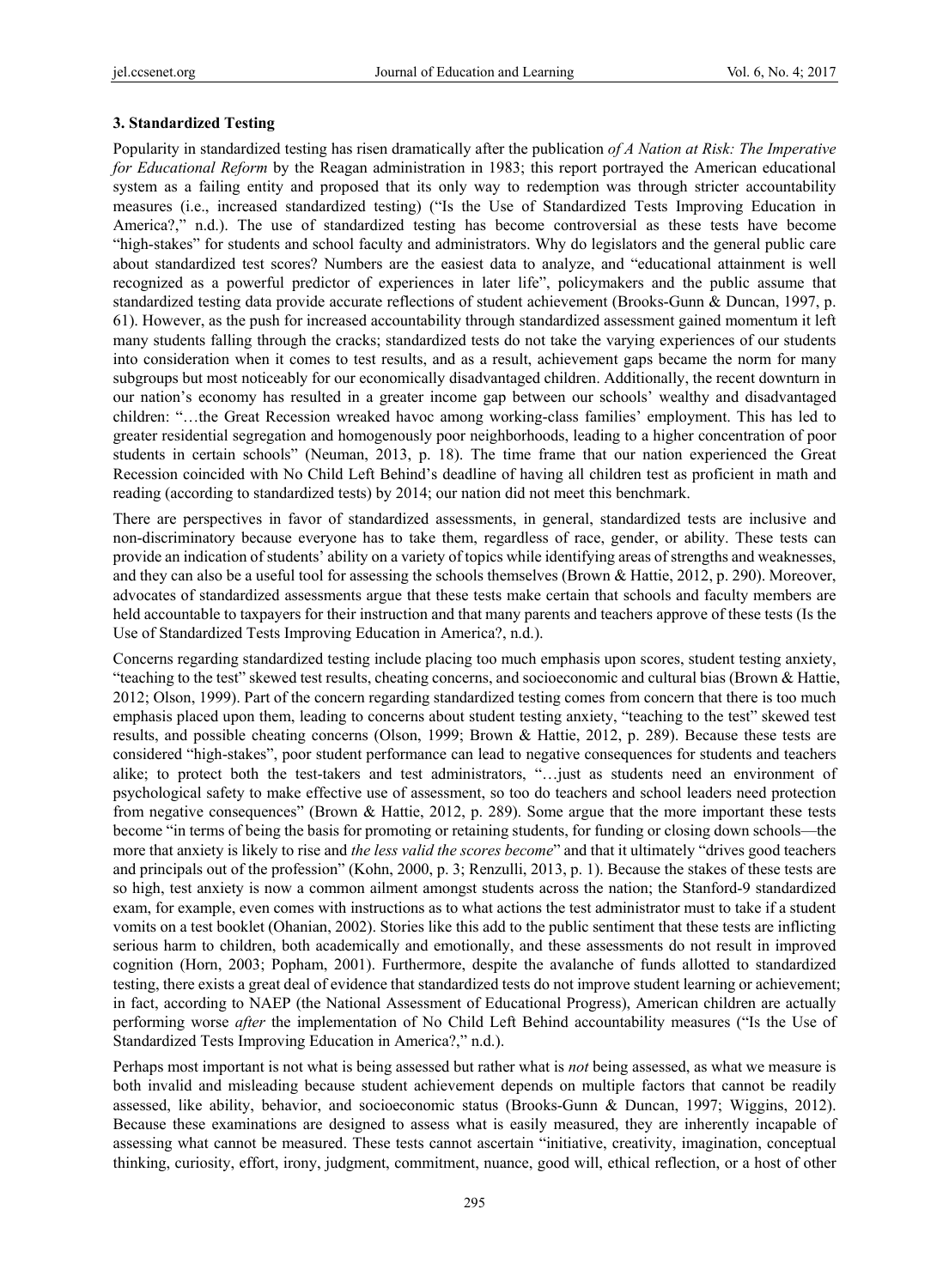valuable dispositions and attributes" (Kohn, 2000, para. 45). This supports one of Albert Einstein's most famous assertions: "Not everything that counts can be counted, and not everything that can be counted counts".

#### **4. Socioeconomic Status and Student Achievement**

With regards to this study, socioeconomic status is viewed as a lens through which one measures student achievement. Correlational studies show a strong relationship between high poverty and poor academic performance (Sirin, 2005; White, 1982; White et al., 1993). This correlation begins at the beginning of a child's academic career, and even before, in some cases. Pawloski stated that poverty is more influential to academic performance than even gestational exposure to cocaine (2014). In every state in the nation the economically disadvantaged subgroup never outperforms other nonlabeled students regardless of the grade level or subject area, supporting that the variable with the strongest correlation to academic achievement is socioeconomic status; correlations between SES and student achievement frequently range from .100 to .800 (Tienken, 2010; White, 1982). In a meta-analysis of research regarding economic status and achievement, Sirin found that the correlation between these two variables increased throughout the levels of schooling, climaxing in the middle school, and plateauing at the high school level (2005). This is also an important factor for why additional study on student achievement and SES at the middle level is crucial as "the [cognitive] effects of wealth [are] indirect and must accrue over time" (Willingham, 2012, p. 34).

Accountability measures were put into place to ensure a decline in achievement gaps between low income and higher income students; No Child Left Behind legislated a goal of 100 percent of students, regardless of identifying labels, test at proficient levels by 2014. However, a 2008 study forecast "nearly 100% failure" of California schools to meet these accountability measures; the study cited that the reason for this projected failure would be due to the poor results from limited English proficiency students and high poverty students "(Is the Use of Standardized Tests Improving Education in America?," n.d.). Unfortunately, NAEP data also supports this prediction; the National Association for Educational Progress reported in 2005 that nearly 50% of all immigrant, minority, and high poverty children would not graduate from high school and that in the nation's largest cities, more than 30% of the lowest-income students land in the lowest percentile rankings on standardized assessments in reading and mathematics (Renzulli, 2013). Even the founder of the Educational Testing Service, Henry Chauncey, has been quoted as saying "if there is anything in heredity (such as tall parents having tall children), one would expect children of high socioeconomic group parents to have more ability than children of low socioeconomic group parents"; in other words, according to the architect behind a multi-billion dollar standardized testing company, public schools are now a Darwinian model of survival of the fittest--or perhaps the richest ("No Child Left Behind?", n.d.).

### **5. State and National Report Cards**

Because accountability laws require public dissemination of testing data on a state, district, and school level, state and national report cards were created to share this information with the general public. The purpose of creating state report cards is not only to publicize testing data on various levels, but it is also meant to act as an impetus to improve public education by providing the public with information, that will result in school improvement and increased parent involvement (Olson, 1999). Report cards' format varies from state to state and typically include student outcomes like standardized test scores, attendance, and dropout rates; report cards are generally "...considered a central feature of state accountability systems", which are largely driven by federal accountability systems put in place by Title I (Olson, 1999, para. 4; Title I, 2004). Title I, Part A states that in addition to publishing testing data on an annual basis on report cards, schools must also disaggregate data and provide a 2-year data trend to show the achievement of the following subgroups: racial and ethnic groups, students with disabilities, limited English proficient, economically disadvantaged, migration status, and gender (Report Cards: Title I, Part A, Non-Regulatory Guidance, 2003).

In addition to these data, many states assign an overall rating based mostly on standardized test data (Olson, 1999). These reports take a great deal of number crunching to prepare and, as a result, become very costly (up to \$8,000 per school), and states are now assigning school rankings based on report card data. When newspapers publish test scores and rank schools "...there is a clear message to all concerned: *These rankings reflect instructional quality*" (Popham, 2001). Moreover, the national accountability movement, driven in part by federal education programs like Title I, has led to the creation of a national report card, published by the National Assessment of Education Progress (NAEP).

While state and national report cards can provide a window into the world of public school data and student achievement, it is only a tiny, jaded glimpse and cannot illuminate the complicated issues that surround student achievement and standardized high-stakes assessments. Despite the vast amount of data that are compiled and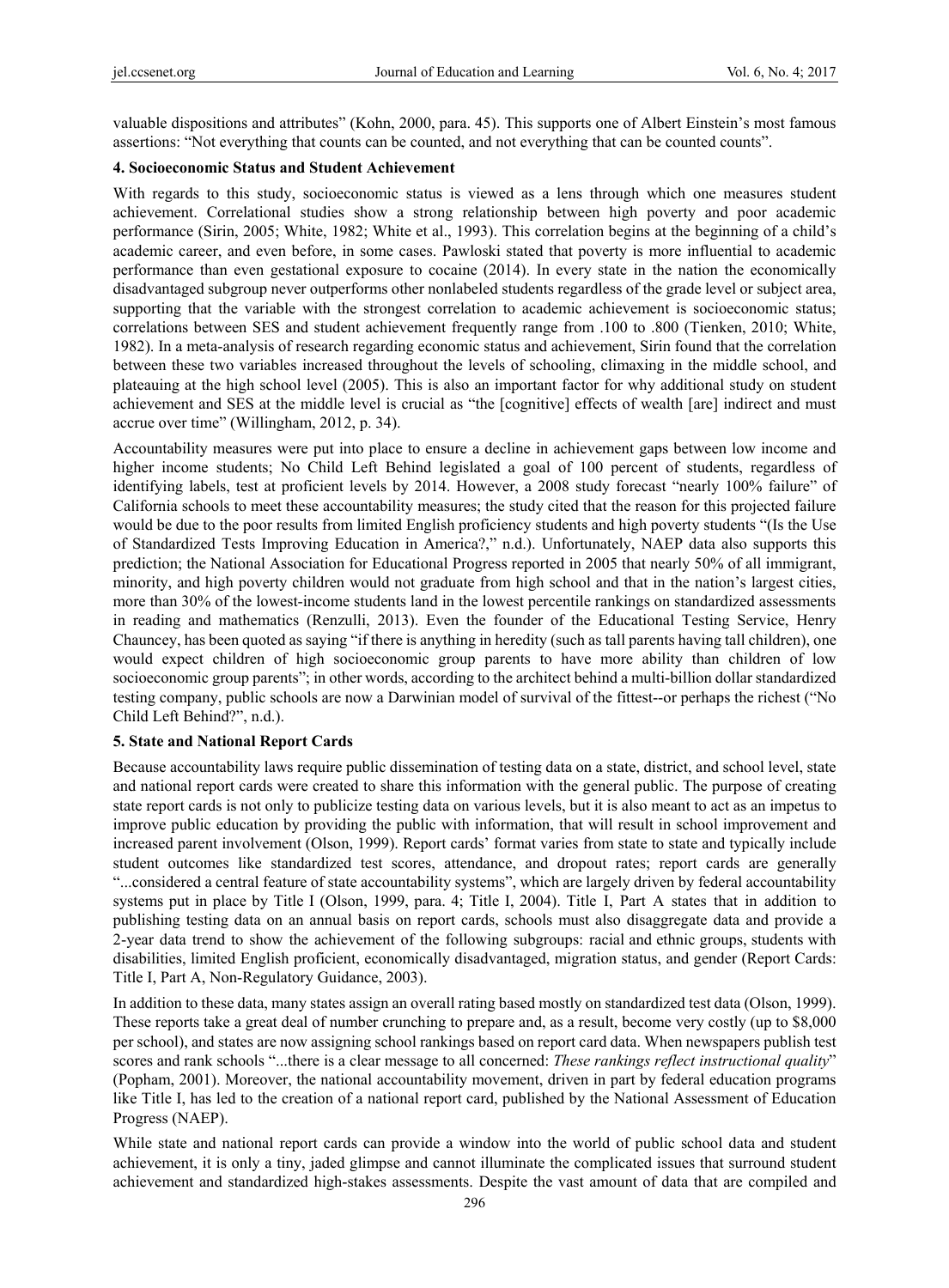synthesized to create these report cards, state report cards are unlikely to include important data regarding levels of parent involvement, quality indicators of a school's teachers, and school climate data. These data have empirical links to improvements in student test scores but nonetheless are neglected from most report cards.

## **6. Title I**

To address the widening income achievement gap between socioeconomically disadvantaged children and their wealthier counterparts (which later became evident on state and national report cards), the federal government created the Title I program. Title I is a federal education program whose purpose is to ensure that all children have an equitable opportunity to obtain a high-quality education and reach proficiency on standardized state assessments (U.S. Department of Education, 2004). Title I was originally established in 1965 as part of Lyndon Johnson's "war on poverty" and was meant to close the achievement gap between disadvantaged students and wealthy students as well as minority and nonminority students ("5 Facts About Title I", n.d.; U.S. Department of Education, 2004). Additionally, it was meant to boost achievement for poorly performing students in high-poverty schools (whether these students are high poverty themselves, limited English proficiency, or students with disabilities), and it was meant to be an equalizer of sorts by ensuring high-quality education and academic assessments through a strict accountability system and rigorous curriculum (U.S. Department of Education, 2004). Currently, Title I is the largest federally funded No Child Left Behind program; in 2013, more than \$13 billion was earmarked for Title I funds on a national level ("No Child Left Behind Funding", 2013).

Evidence regarding the success of Title I programs is contradictory. By some accounts the program is successful at closing achievement gaps, but by others a significant gap still remains between advantaged and disadvantaged students in high poverty schools. According to a document by the U.S. Department of Education, Title I has been recognized for closing the achievement gap in basic skills between minority and nonminority students by nearly 30% from 1970 to the mid-1980s (U.S. Department of Education, 1994, as cited by "Title I", 2004). In the same document the National Assessment of Title I (NATI) cited gains in reading and math performance in Title I schools but also noted a considerable achievement discrepancy between students in the highest poverty and wealthiest public schools ("Title I", 2004). In a 2011 study the researchers found that since 2002, 79% (or more, depending on the grade and subject combination) of Title I schools have made academic achievement gains (according to percent of students who test as proficient or tests' mean scores) (Kober, McMurrer, Silva, & Rentner, 2011). This study also showed that gaps between Title I and non-Title I schools have narrowed more than they widened since 2002 (with some exceptions in fourth grade) and that gaps narrowed more quickly at Title I schools. Despite this evidence, however, Weinstein pointed out that no studies have been able to conclusively prove a cause and effect relationship between student success and Title I funds (2009).

Alternately, studies exist that call into question the efficacy and equity of Title I funding for high poverty schools. One study argued that Title I funding is inequitable due to its formula to determine eligibility in terms of Title I students in a district: either by counting the percentage of Title I eligible students in a district or by counting the total number of Title I eligible students in a district, the latter of which would favor large school districts at the expense of smaller ones with higher poverty rates (because Title I is a fixed amount of funding to be shared). Based on this information, North Carolina is ranked  $50<sup>th</sup>$  with 19.4% of students eligible for Title I funds, but each pupil only receiving \$1,261 from Title I funds, as opposed to Wyoming, ranked first with only 11.6% of it students being eligible for Title I funds, but each pupil receiving \$3,149 from funds, nearly 3 times the amount of North Carolina students with fewer eligible students ("Title I Funding Revision Must Be a Priority for Real Education Reform", 2010).

While evidence regarding the effects of Title I funding on student achievement is mixed, it is important to keep in mind that causality between achievement and federal funding has not been established. It is also important remember that Title I students are unlikely to become proficient learners without interventions focused on addressing both academic needs and economic environmental factors (Kober et al., 2011).

### **7. Academic Standards**

After the implementation of No Child Left Behind, state standards (and standardized assessments aligned to these standards) became the norm to meet accountability measures of this legislation. However, there was a common argument that states could not compare data to one another because each state's expectations was different from one another; hence came the impetus for the Common Core standards, which is a national set of standards that are meant to be used as a curricular framework for all states who adopted them ("In the States", 2012). Like standardized testing, there exists a great deal of controversy surrounding the national implementation of these national standards.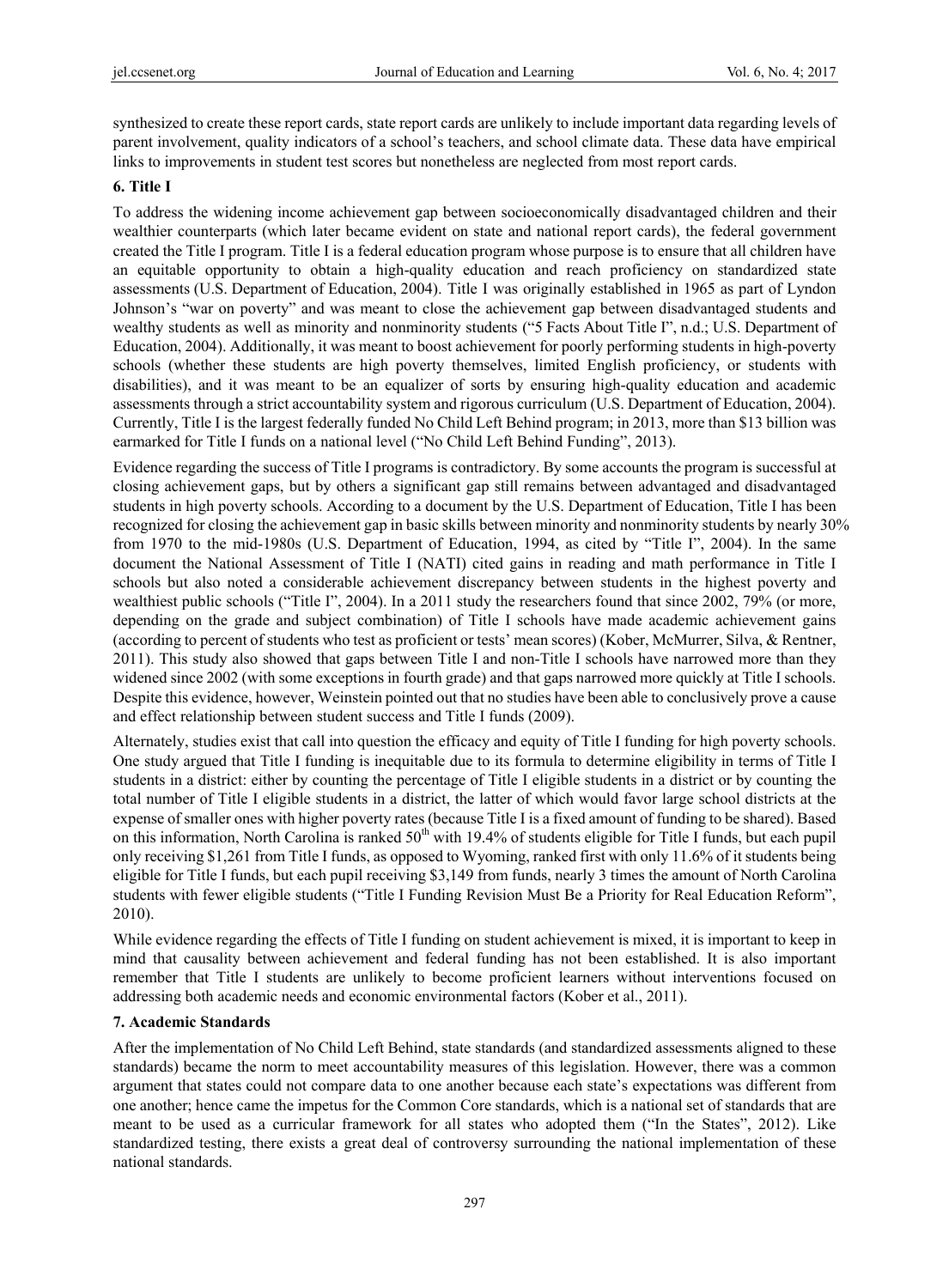In 2009 the National Governors Association, the Council of Chief State School Officers, and the organization "Achieve", all led by the organization "Student Achievement Partners" and the head of the College Board Organization, David Coleman, wrote these standards. While there were few educators in this group, there were many testing representatives present (Ravitch, as cited in Strauss, 2014). Because the U.S. Department of Education is legally banned from controlling any curriculum in local public schools, it was prohibited from subsidizing the creation of these standards. As a result, the Gates Foundation has funded the cause with nearly \$200 million to jump start the implementation of these standards. It is important to note that these standards are considered a starting point and will continue to be revised as new research arises, and students cannot currently opt out of this curriculum if they live in a state that has adopted the standards ("NC Common Core Explained: Frequently Asked Questions", n.d.).

Wiggins (1991) asserted that a school has standards when it communicates high expectations for all its learners, and many proponents of the Common Core standards argue that this curriculum does just that. Those in favor of this curriculum believe that, if implemented correctly, it moves our nation's schools beyond superficial "test preparation" curriculum and gives teachers the opportunity for deep, meaningful learning through fewer and more rigorous standards, helping our nation become more globally competitive (Conley, 2011; Wagner, 2013). Furthermore, by sharing a national curriculum, it will eliminate issues of gaps appearing for students if they are moved from a state mid-year ("The Standards", 2010). It will also allow for the sharing of ideas and resources on a national level while still allowing for local flexibility and interpretation of the standards (Phillips & Wong, 2010). Several professional education associations also support these new curricular standards, the most noteworthy being the nonprofit organization of the Association for Supervision and Curriculum Development (ASCD). This association, founded in 1943, is a membership-based group of educational professionals and experts, and it was one of the final educational organizations to formally endorse the Common Core standards. The ASCD only endorsed these standards after a thorough yearlong review of the standards development and implementation of this curriculum, and it stressed the importance of teacher and administrator input into these standards, along with continuous professional development, to make these standards a success.

Perhaps it is because of improper support and lack of appropriate professional development that opposition, both from political and educational realms, is beginning to grow in response to the implementation of Common Core standards. While a proponent of the common core himself, Conley warned that, if executed poorly, these standards could result in "accountability on steroids, stifling meaningful school improvement nationwide" (2011, para. 2). Furthermore, Diane Ravitch, noted educational historian, expressed that our schools are now comprised of "guinea pigs" trying out a largely untested curriculum (Ravitch, 2013). Ravitch also relayed her fear that issuing national curriculum could lead to a test-based meritocracy by ranking and rating every student, teacher, and school in the country (as cited by Strauss, 2014). Moreover, those opposed to the standards argue that there is no need for a national curriculum as a response to national mobility rates; as of 2011, the inter-state mobility rate is a mere 1.6% of the total population, and of that population, only 0.3% of these are school-age children ("Closing the Door on Innovation: Why One National Curriculum is Bad for America", 2011).

In Tienken's (2011) research on the growing body of evidence supporting the Common Core standards, he discovered a lack of empirical evidence supporting these standards; this assertion was based upon the 2010 *Benchmarking for Success* report, which was also written by the same group that created the standards. Of the 138 references used in this report, Tienken asserted that many of them are repetitive sources and that only four could be considered truly empirical studies directly related to national standards and student achievement (2011). The standards themselves are also a source for dispute. College professors who have reviewed the standards at length argue that they are oddly worded and leave much open to interpretation, much like this English Language Arts standard: "Analyze different points of view of the characters and the audience or reader (e.g., created through the use of dramatic irony) creating such effects as suspense or humor" (Schmoker & Graff, 2011, p. 2). Other issues surrounding the standards themselves vary. Complaints expressed about English Language Arts are that they focus more on metacognition than content, they are too focused on informational texts (at least 50% of texts in grades 6-12 must be informational), and they convey vague expectations and reading lists (Carmichael et al., 2010; Luebke, 2013). Frustrations regarding mathematics standards include an avoidance of standard algorithms, fractions, and basic arithmetic skills, vague expectations for when to use a calculator, and the introduction of concepts before they are appropriate (such as introducing the idea of functions in first grade) (Carmichael et al., 2010).

Inevitably, growing constituencies of opponents are voicing their concerns that a "one-size fits all" curriculum is counterintuitive and counterproductive in a society that values individualization, differentiation, and customization and that it may place too much emphasis on standardized testing while discouraging teacher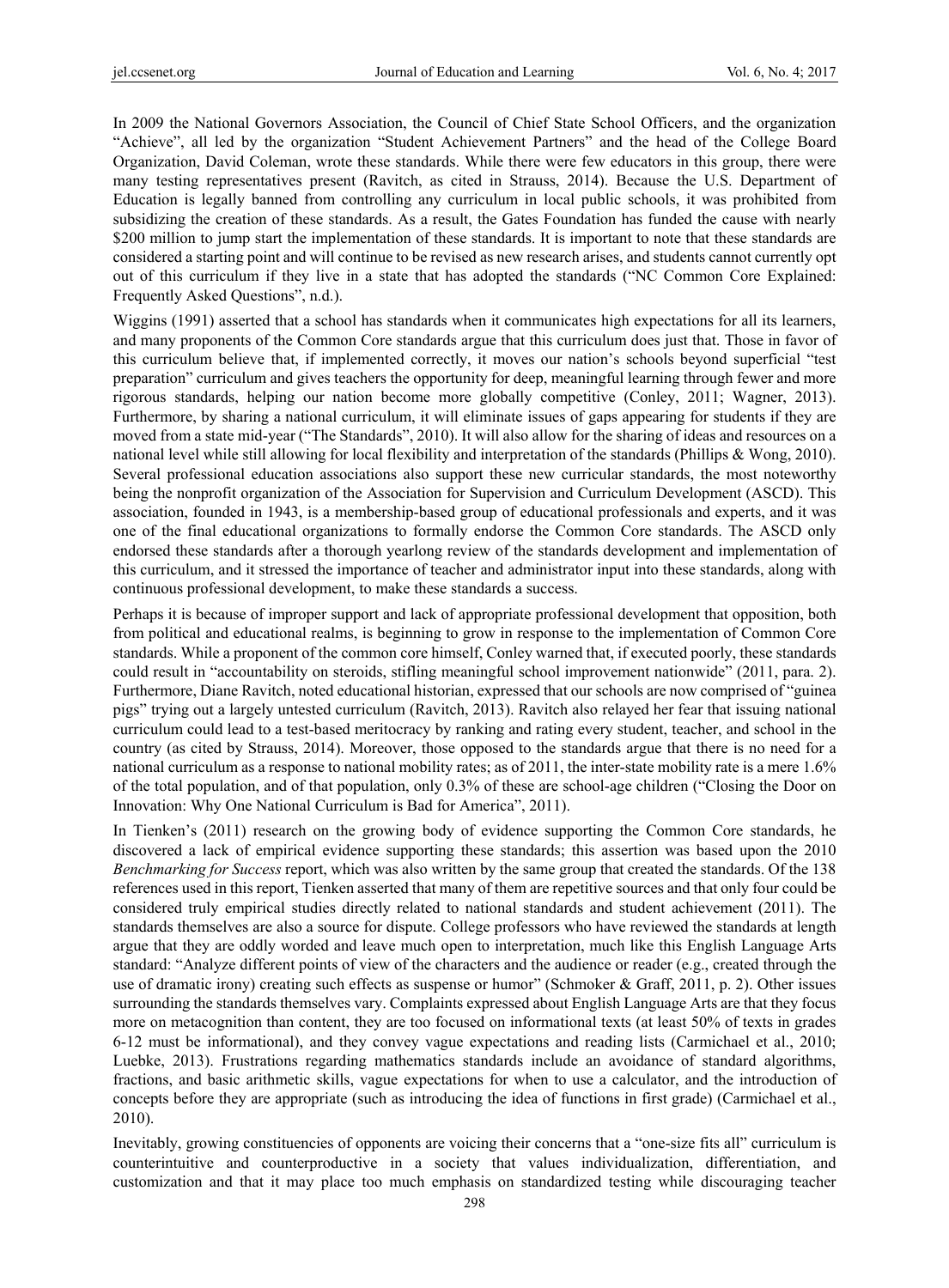autonomy (Stancill, 2013; Westervelt, 2014; Tienken & Zhao, 2010). Furthermore, it ignores various subgroups like learning disabled students as well as disregards parent and teacher input in educational policy (Westervelt, 2014). Having a single set of standards is myopic in that it assumes that all students start and end at the same academic ability while overlooking student diversity (Tienken, 2011). This diversity has historically been viewed as a mark of strength in our educational system, and it is unfortunate that student diversity is now being viewed as negative as our system attempts to fit every student to the same constricted, standardized mold (Luebke, 2013). Opponents of a nationalized, standardized curriculum often draw the comparison of a doctor practicing medicine: would a person want a one-size-fits-all approach to one's medical treatment? Tienken and Zhao (2010) argued: "Why would you allow your child to receive programmed, standardized, one-size-fits-all instruction? We would not allow that for our children and we do not see any evidence that standardizing instruction will improve education for other peoples' children" (pp. 7-8).

Further undermining confidence in the Common Core movement has been its effect on standardized testing, the related decline in test scores. Ravitch, who has made herself a vocal opponent of Common Core standards, reported that the dramatic drop in test scores was intentional through testing design. In every state where these tests have been implemented test scores have dropped by approximately 30%, which on NAEP assessments has translated to less than 4 in 10 students being labeled as proficient using the new Common Core standards (Gewertz, 2013; Strauss, 2014). Given that this steep decrease in test scores is across the general population of students, it only follows that these assessments will hurt students with disabilities, economic disadvantages, and limited English proficiency even more (Ravitch, 2013). Given the fact that many states are opting out of paper-and-pencil assessments in favor of online assessments, this leads to technology and additional funding concerns by states (Kober & Rentner, 2012). U.S. Secretary of Education Arne Duncan has been vocal in his rebuttal to concerns over the precipitous decline in test scores, arguing that "white suburban moms" are upset about the new Common Core tests because "their child isn't as brilliant as they thought they were" (as cited in Strauss, 2013, para. 2). As a result of the tremendous decline in scores and related concerns, as many as 10 states are now delaying implementation of Common Core assessments, and the board of New York's teachers recently unanimously voted to withdraw its support for the Common Core standards (Bidwell, 2014; Strauss, 2013). Principals who withdrew their support in New York testified that:

"…many children cried during or after testing, and others vomited or lost control of their bowels or bladders. Others simply gave up. One teacher reported that a student kept banging his head on the desk, and wrote, 'This is too hard' and 'I can't do this' throughout his test booklet" (Bidwell, 2014. para. 9).

With a sudden reversal of state support for the Common Core, the future of the program is uncertain at best. Although most states that originally adopted the initiative are still implementing the standards and their respective assessments, with the opposition growing, the effect of the standards on student learning is still undetermined at this time (Strauss, 2013).

At this point, after several years of research, development, and a nearly-nationwide implementation of the Common Core standards, abandoning the movement mid-implementation may be disastrous. As the change process dictates, all implementations have an implementation dip where the process becomes more difficult before true, lasting change takes place. Several researchers believe that the Common Core standards implementation should continue through this "dip" but that some changes are necessary to make it succeed. These researchers believe that rather than as a tool for high-stakes testing, it should be used as a "low-stakes" tool to use for curriculum development and professional development. Furthermore, these researchers argue that Common Core standards and assessments should be subjected to field testing and revisions before using these standards for high-stakes assessments (Mathis, 2010).

# **8. Discussion and Implications for Middle Level Teacher Preparation Programs**

The Common Core movement, along with what we know as educational researchers about the effects of poverty on student achievement, has a significant impact on how we are preparing our future middle level teachers as undergraduate students at the collegiate level. Schools with high levels of poverty score very low on current measures of effectiveness which are primarily based on standardized tests. Reeves (2000) recognized exceptions to this in his study of 90-90-90 schools; 90% poverty, 90% ethnic minority, and 90% proficient on state assessments. Jenson (2009) identified five key factors in meeting the needs of students from poverty. Jenson used the SHARE acronym:

- Support of the Whole Child,
- Hard Data,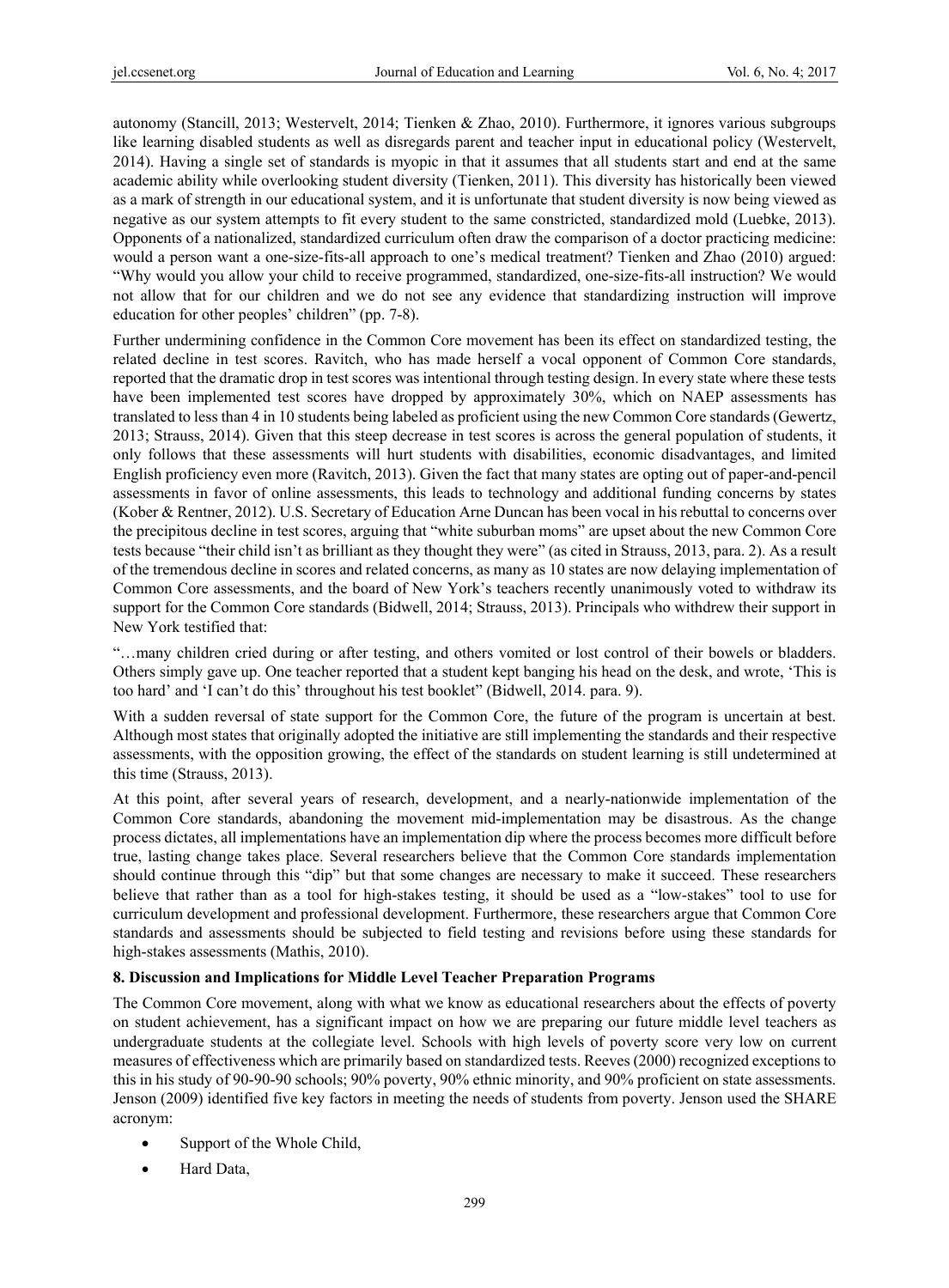- Accountability,
- Relationship Building,
- Enrichment Mindset.

In addition to recommendations from Reeves and Jenson, Marzano (2004) discussed closing gaps of children from poverty with specific approaches to teaching. And finally, Payne (1996) offered schema to understand the experiences and thinking of families in generational poverty. Are these resources being used in teacher preparation, especially at the middle level?

An informal survey of five teacher preparation programs in the Appalachian area revealed no explicit approach to preparing teacher candidates for teaching students of poverty. All five schools rely on the broad diversity statements in each syllabi, field experiences, and the candidate's final portfolio for evidence of the candidate's preparation in this area. We, the authors, make the assertion that this is not enough.

We recommend a deep look at course syllabi to identify where approaches to teaching students of poverty can be included while also meeting the developmental, social, emotional, and cognitive needs of the middle level learner, which is the recommendation of the Association for Middle Level Education (2010). We recommend that middle level teacher preparation programs identify assessment measures for student learning in this area. The academic gap for children of poverty is too obvious for this to be ignored by current teacher preparation programs.

#### **References**

Bidwell, A. (2014). *New York teachers withdraw common core support, declare no confidence*.

- Brooks-Gunn, J., & Duncan, G. (1997). The effects of poverty on children. *Children and Poverty*, *7*(2), 55-71. https://doi.org/10.2307/1602387
- Brooks-Gunn, J., Duncan, G., & Maritato, N. (1997). Poor families, poor outcomes: The Well-being of children and youth. In *The Consequences of Growing Up Poor*. New York, NY: Russell Sage Foundation.
- Brown, G., & Hattie, J. (2012). *The benefits of regular standardized assessment in childhood education: Guiding improved instruction and learning*. Retrieved February, 2014, from https://www.academia.edu/1964802/The\_benefits\_of\_regular\_standardized\_assessment\_in\_childhood\_educ ation\_Guiding\_improved\_instruction\_and\_learning
- Carmichael, S., Martino, G., Porter-Magee, K., & Wilson, S. (2010). *The state of state standards—And the common core—In 2010*. The Thomas B. Fordham Institute. Retrieved February, 2014, from http://files.eric.ed.gov/fulltext/ED516607.pdf
- Children's Defense Fund. (2010). *Title I funding revision must be a priority for real education reform*. Retrieved from http://www.childrensdefense.org/policy-priorities/early-childhood-education-care /title-i-funding-revision.pdf
- Common Core State Standards Initiative. (2012). *In the states*. Retrieved from http://www.corestandards.org/in-the-states
- Conley, D. (2011). Building on the common core. *What Students Need to Learn*, *68*(6), 16-20. Retrieved February, the contract of the contract of the contract of the contract of the contract of the contract of the contract of the contract of the contract of the contract of the contract of the contract of the contract of the http://www.rpdp.net/files/ccss/ELA/9-12%20ELA%20Journal%20Articles/Building%20on%20Common% 20Core-ascd%20article.pdf
- Education Week. (2011). *Closing the door on innovation: Why one national curriculum is bad for America*. Retrieved from http://www.edweek.org/media/closingthedoor-blog.pdf
- Federal Education Budget Project. (2013). *No child left behind funding*. Retrieved from http://febp.newamerica.net/background-analysis/no-child-left-behind-funding
- Gewertz, C. (2013). States grapple with common test-score cutoffs. *Education Week*. Retrieved February, 2014, from http://www.edweek.org/ew/articles/2013/12/11/14naep.h33.html
- Horn, C. (2003). High-stakes testing and students: Stopping or perpetuating a cycle of failure? *Theory Into Practice*, *42*(1), 30-41. https://doi.org/10.1207/s15430421tip4201\_5
- Is the use of standardized tests improving education in America?. (n.d.). *ProCon.org*. Retrieved February, 2014, from http://standardizedtests.procon.org/#pro\_con
- Jenson, E. (2004). *Teaching with poverty in mind*. Alexandria, VA: ASCD.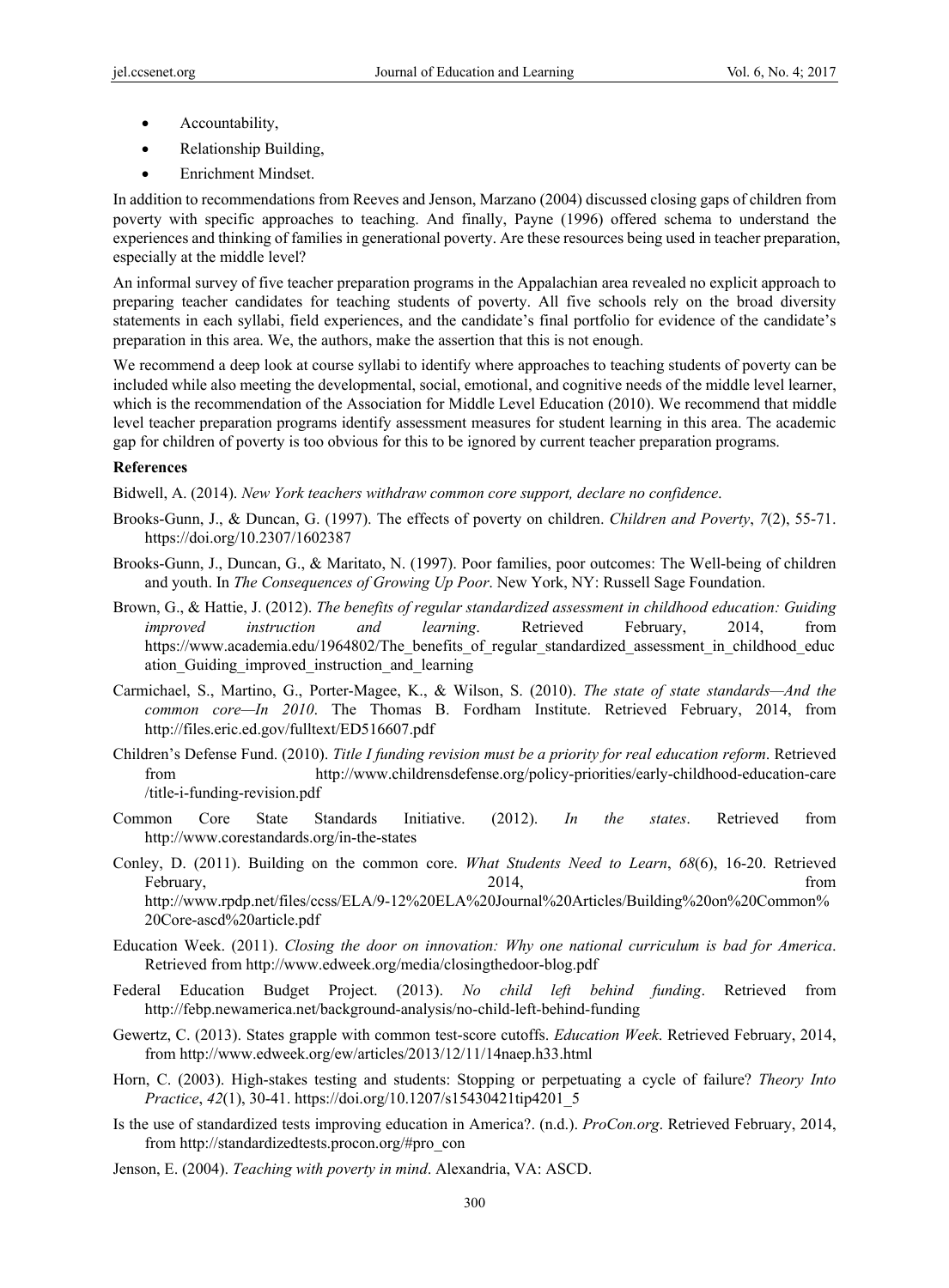- Kober, N., & Rentner, D. (2012). *Year two of implementing the common core state standards: States' progress and challenges*. Center on Education Policy. Retrieved February, 2014, from http://files.eric.ed.gov/fulltext/ED528907.pdf
- Kober, N., McMurrer, J., Silva, M., & Rentner, D. (2011). *Is achievement improving and are gaps narrowing for title I students*? Center on Education Policy. Retrieved February, 2014, from http://www.cepdc.org/cfcontent\_file.cfm?Attachment=KoberMcMurrerSilva\_FullReport\_TitleI\_080111.pd f
- Kohn, A. (2000). *The case against standardized testing: Raising the scores, ruining the schools*. Retrieved February, 2014, from http://partnershipforsmarterschools.org/Case%20Against%20Testing%20Kohn.pdf
- Luebke, B. (2013). *Common core standards will impose an unproven "one size fits all" curriculum on North Carolina*. Civitas Institute. Retrieved February, 2014, from http://www.nccivitas.org/2013/common-core-imposes-one-size-fits-all-curriculum/
- Marzano, R. J. (2004). *Building background knowledge for academic achievement*. Alexandria, VA: ASCD.
- Mathis, W. (2010). *The "Common core" standards initiative: An effective reform tool*? Education and the Public Interest Center at the University of Colorado at Boulder. Retrieved February, 2014, from http://www.manateelearn.com/pluginfile.php/2204/mod\_resource/content/1/PB-NatStans-Mathis.pdf
- National Middle School Association. (2010). *This we believe: Keys to educating young adolescents*. Westerville, Ohio: National Middle School Association.
- National Title I Association. (n.d.). *Five facts about title I*. Retrieved from http://www.titlei.org/
- Neuman, S. (2013). The American dream: Slipping away? *Faces of Poverty*, *70*(8), 18-22.
- North Carolina Report Cards. (n.d.). *NC school report cards: Frequently asked questions*. Retrieved February, 2014, from http://www.ncreportcards.org/src/faq.jsp
- Ohanian, S. (2002). *Collateral vomitage*. Retrieved February, 2014, from http://www.sacbee.com/content/news/education/story/1852977p-1949391c.html
- Olson, L. (1999). *Report cards for schools*. Retrieved February, 2014, from http://www.edcounts.org/archive/sreports/qc99/ac/mc/mc3.htm
- Pawloski, T. (2014, March). *From F to A: Impact of leadership and sustained professional development in high-poverty schools*. Speech presented at North Carolina Association for School Administrators Conference, Raleigh, NC.
- Payne, R. K. (1996). *A framework for understanding poverty*. Highlands, TX: aha! Process, Inc.
- Phillips, V., & Wong, C. (2010). Tying together the common core of standards, instruction, and assessments. *Phi Delta Kappan*, *91*(5), 37-42. https://doi.org/10.1177/003172171009100511
- Popham, J. (2001). Introduction: How we arrived at this unhappy place. *Truth About Testing*. Retrieved February, 2014, from http://www.ascd.org/publications/books/101030/chapters /Introduction@-How-We-Arrived-at-This-Unhappy-Place.aspx
- Ravitch, D. (2013). *Why I cannot support the common core standards*. Diane Ravitch's Blog: A Site to Discuss Better Education for All. Retrieved February, 2014, from http://dianeravitch.net/2013/02/26/why-i-cannot-support-the-common-core-standards/
- Reeves, D. B. (2000). *Accountability in action: A blueprint for learning organizations*. Denver, CO: Advanced Learning Centers, Inc.
- Renzulli, J. (2013). *The achievement gap, the education conspiracy against low income children, and how this conspiracy has dragged down the achievement of all students*. Retrieved February, 2014, from http://www.nsgt.org/wp-content/uploads/2013/01/article\_conspiracytheorypaper\_renzulli.pdf
- Schmoker, M., & Graff, G. (2011). More argument, fewer standards. *Education Week*. Retrieved February, 2014, from http://www.manateelearn.com/pluginfile.php/2240/mod\_resource/content/1/ argument%20ed%20week.pdf
- Sirin, S. (2005). Socioeconomic status and academic achievement: A meta-analytic review of Research. *Review of Educational Research*, *75*(3), 417-453. https://doi.org/10.3102/00346543075003417